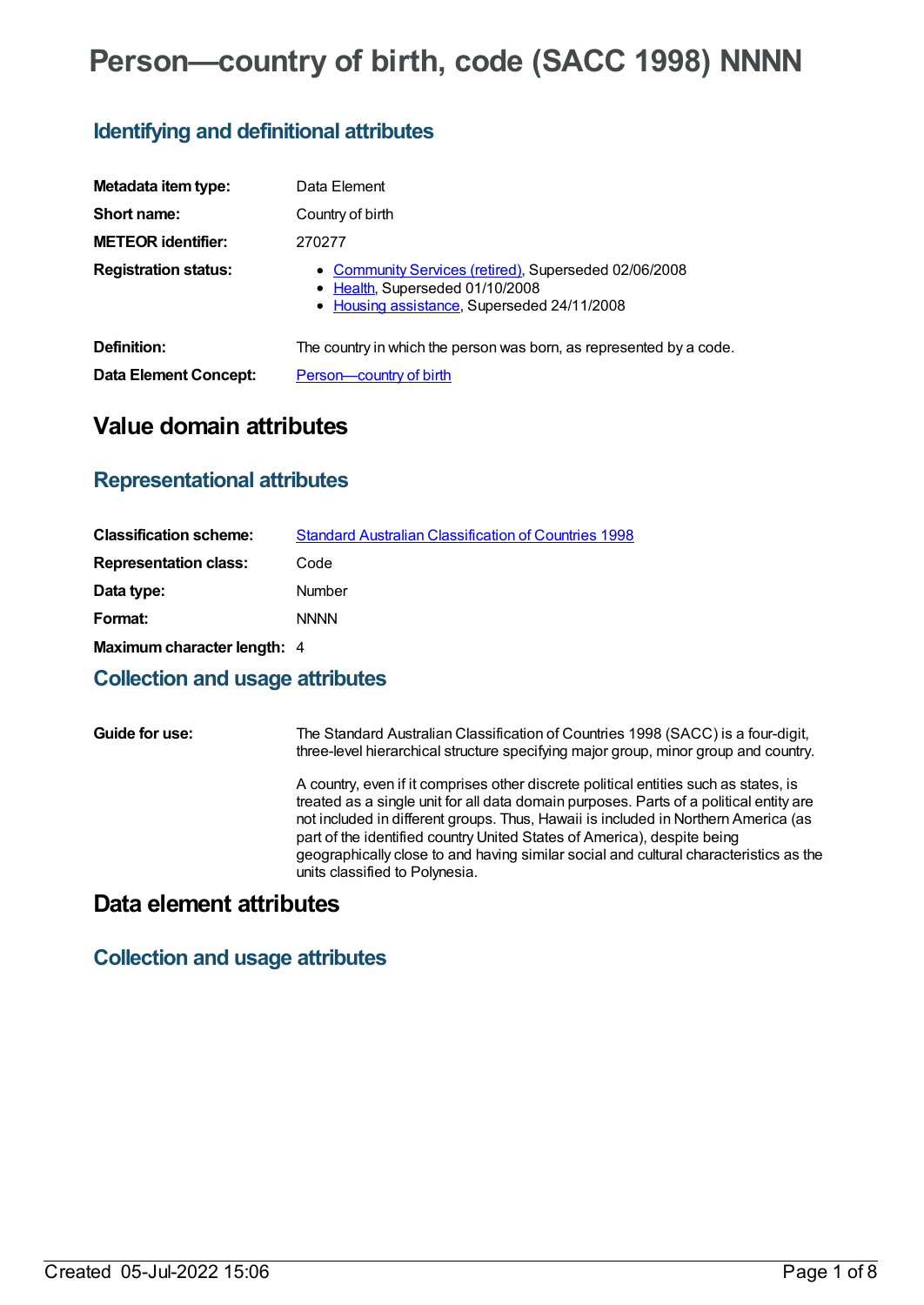| <b>Collection methods:</b>             | Some data collections ask respondents to specify their country of birth. In others, a<br>pre-determined set of countries is specified as part of the question, usually<br>accompanied by an 'other (please specify)' category.        |
|----------------------------------------|---------------------------------------------------------------------------------------------------------------------------------------------------------------------------------------------------------------------------------------|
|                                        | Recommended questions are:                                                                                                                                                                                                            |
|                                        | In which country were you/was the person/was (name) born?                                                                                                                                                                             |
|                                        | Australia                                                                                                                                                                                                                             |
|                                        | Other (please specify)                                                                                                                                                                                                                |
|                                        | Alternatively, a list of countries may be used based on, for example common<br>Census responses.                                                                                                                                      |
|                                        | In which country were you/was the person/was (name) born?                                                                                                                                                                             |
|                                        | Australia                                                                                                                                                                                                                             |
|                                        | England                                                                                                                                                                                                                               |
|                                        | New Zealand                                                                                                                                                                                                                           |
|                                        | Italy                                                                                                                                                                                                                                 |
|                                        | Viet Nam                                                                                                                                                                                                                              |
|                                        | Scotland                                                                                                                                                                                                                              |
|                                        | Greece                                                                                                                                                                                                                                |
|                                        | Germany                                                                                                                                                                                                                               |
|                                        | Philippines                                                                                                                                                                                                                           |
|                                        | India                                                                                                                                                                                                                                 |
|                                        | Netherlands                                                                                                                                                                                                                           |
|                                        | Other (please specify)                                                                                                                                                                                                                |
|                                        | In either case coding of data should conform to the SACC.                                                                                                                                                                             |
|                                        | Sometimes respondents are simply asked to specify whether they were born in<br>either 'English speaking' or 'non-English speaking' countries but this question is of<br>limited use and this method of collection is not recommended. |
| Comments:                              | This metadata item is consistent with that used in ABS collections and is<br>recommended for use whenever there is a requirement for comparison with ABS<br>data.                                                                     |
| <b>Source and reference attributes</b> |                                                                                                                                                                                                                                       |

**Origin:** National Health Data Committee

National Community Services Data Committee

## **Relational attributes**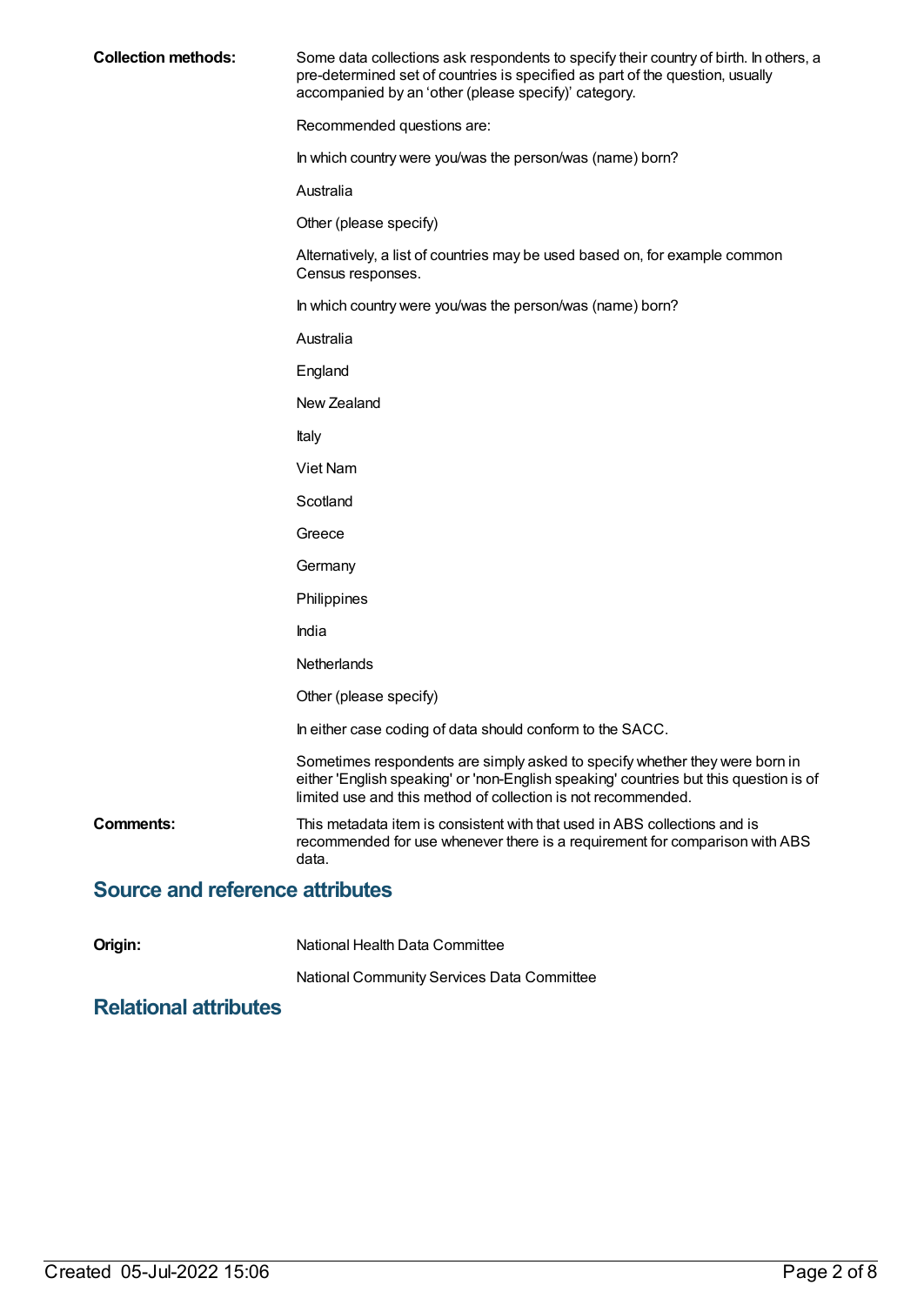| <b>Related metadata</b><br>references:                      | Supersedes <b>ECountry of birth, version 4, DE, Int. NCSDD &amp; NHDD, NCSIMG &amp;</b><br>NHIMG, Superseded 01/03/2005.pdf (19.9 KB) No registration status                                                                                                                                                    |
|-------------------------------------------------------------|-----------------------------------------------------------------------------------------------------------------------------------------------------------------------------------------------------------------------------------------------------------------------------------------------------------------|
|                                                             | Has been superseded by Person-country of birth, code (SACC 2008) NNNN                                                                                                                                                                                                                                           |
|                                                             | • Commonwealth Department of Health, Recorded 16/07/2015<br>• Community Services (retired), Superseded 13/10/2011<br>• Health, Superseded 22/11/2011<br>• Homelessness, Superseded 13/10/2011<br>• Housing assistance, Superseded 13/10/2011<br>• Independent Hospital Pricing Authority, Incomplete 22/08/2012 |
|                                                             | See also Person-first language spoken, code (ASCL 2005) NN{NN}                                                                                                                                                                                                                                                  |
|                                                             | • Community Services (retired), Superseded 13/10/2011<br>• Health, Superseded 13/10/2011<br>• Housing assistance, Superseded 30/05/2013                                                                                                                                                                         |
| <b>Implementation in Data Set</b><br><b>Specifications:</b> | Acute coronary syndrome (clinical) DSSHealth, Superseded 07/12/2005                                                                                                                                                                                                                                             |
|                                                             | Acute coronary syndrome (clinical) DSSHealth, Superseded 01/10/2008                                                                                                                                                                                                                                             |
|                                                             | Admitted patient care NMDSHealth, Superseded 07/12/2005                                                                                                                                                                                                                                                         |
|                                                             | Implementation start date: 01/07/2005                                                                                                                                                                                                                                                                           |
|                                                             | Implementation end date: 30/06/2006                                                                                                                                                                                                                                                                             |
|                                                             |                                                                                                                                                                                                                                                                                                                 |
|                                                             | Admitted patient care NMDS 2006-07 Health, Superseded 23/10/2006                                                                                                                                                                                                                                                |
|                                                             | Implementation start date: 01/07/2006                                                                                                                                                                                                                                                                           |
|                                                             | Implementation end date: 30/06/2007                                                                                                                                                                                                                                                                             |
|                                                             |                                                                                                                                                                                                                                                                                                                 |
|                                                             | Admitted patient care NMDS 2007-08Health, Superseded 05/02/2008                                                                                                                                                                                                                                                 |
|                                                             | Implementation start date: 01/07/2007                                                                                                                                                                                                                                                                           |
|                                                             | Implementation end date: 30/06/2008                                                                                                                                                                                                                                                                             |
|                                                             |                                                                                                                                                                                                                                                                                                                 |
|                                                             | Admitted patient care NMDS 2008-09Health, Superseded 04/02/2009                                                                                                                                                                                                                                                 |
|                                                             | Implementation start date: 01/07/2008                                                                                                                                                                                                                                                                           |
|                                                             | Implementation end date: 30/06/2009                                                                                                                                                                                                                                                                             |

[Admitted](https://meteor.aihw.gov.au/content/273048) patient mental health care NMD[SHealth](https://meteor.aihw.gov.au/RegistrationAuthority/12), Superseded 07/12/2005

*Implementation start date:* 01/07/2005 *Implementation end date:* 30/06/2006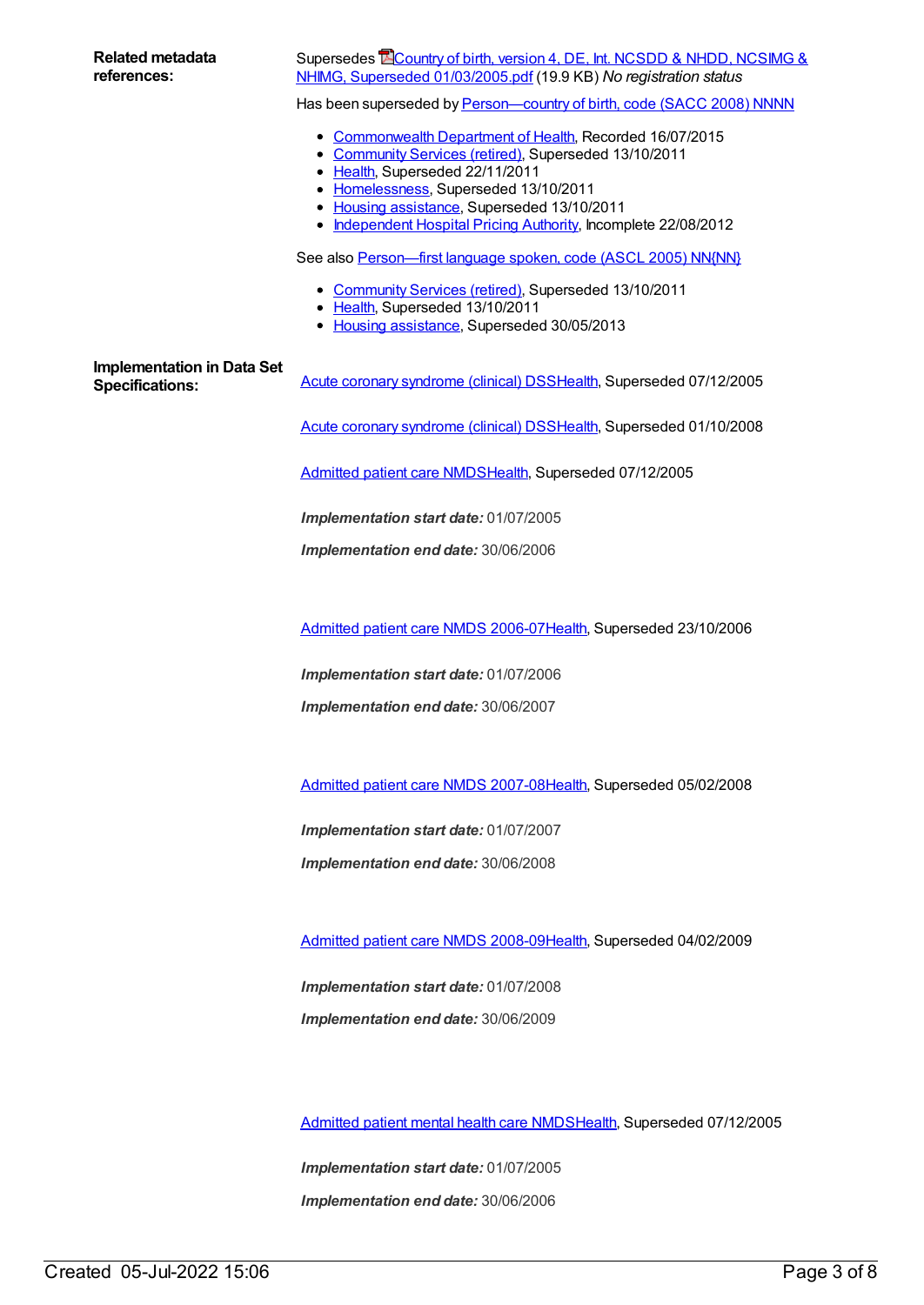[Admitted](https://meteor.aihw.gov.au/content/334031) patient mental health care NMD[SHealth](https://meteor.aihw.gov.au/RegistrationAuthority/12), Superseded 23/10/2006

*Implementation start date:* 01/07/2006

*Implementation end date:* 30/06/2007

[Admitted](https://meteor.aihw.gov.au/content/345110) patient mental health care NMDS 2007-08[Health](https://meteor.aihw.gov.au/RegistrationAuthority/12), Superseded 05/02/2008

*Implementation start date:* 01/07/2007

*Implementation end date:* 30/06/2008

[Admitted](https://meteor.aihw.gov.au/content/362305) patient mental health care NMDS 2008-09[Health](https://meteor.aihw.gov.au/RegistrationAuthority/12), Superseded 04/02/2009

*Implementation start date:* 01/07/2008 *Implementation end date:* 30/06/2009

[Admitted](https://meteor.aihw.gov.au/content/273046) patient palliative care NMD[SHealth](https://meteor.aihw.gov.au/RegistrationAuthority/12), Superseded 07/12/2005

*Implementation start date:* 01/07/2005

*Implementation end date:* 30/06/2006

[Admitted](https://meteor.aihw.gov.au/content/334050) patient palliative care NMDS 2006-07 [Health](https://meteor.aihw.gov.au/RegistrationAuthority/12), Superseded 23/10/2006

*Implementation start date:* 01/07/2006 *Implementation end date:* 30/06/2007

[Admitted](https://meteor.aihw.gov.au/content/339098) patient palliative care NMDS 2007-08[Health](https://meteor.aihw.gov.au/RegistrationAuthority/12), Superseded 05/02/2008

*Implementation start date:* 01/07/2007 *Implementation end date:* 30/06/2008

[Admitted](https://meteor.aihw.gov.au/content/361960) patient palliative care NMDS 2008-09[Health](https://meteor.aihw.gov.au/RegistrationAuthority/12), Superseded 04/02/2009

*Implementation start date:* 01/07/2008 *Implementation end date:* 30/06/2009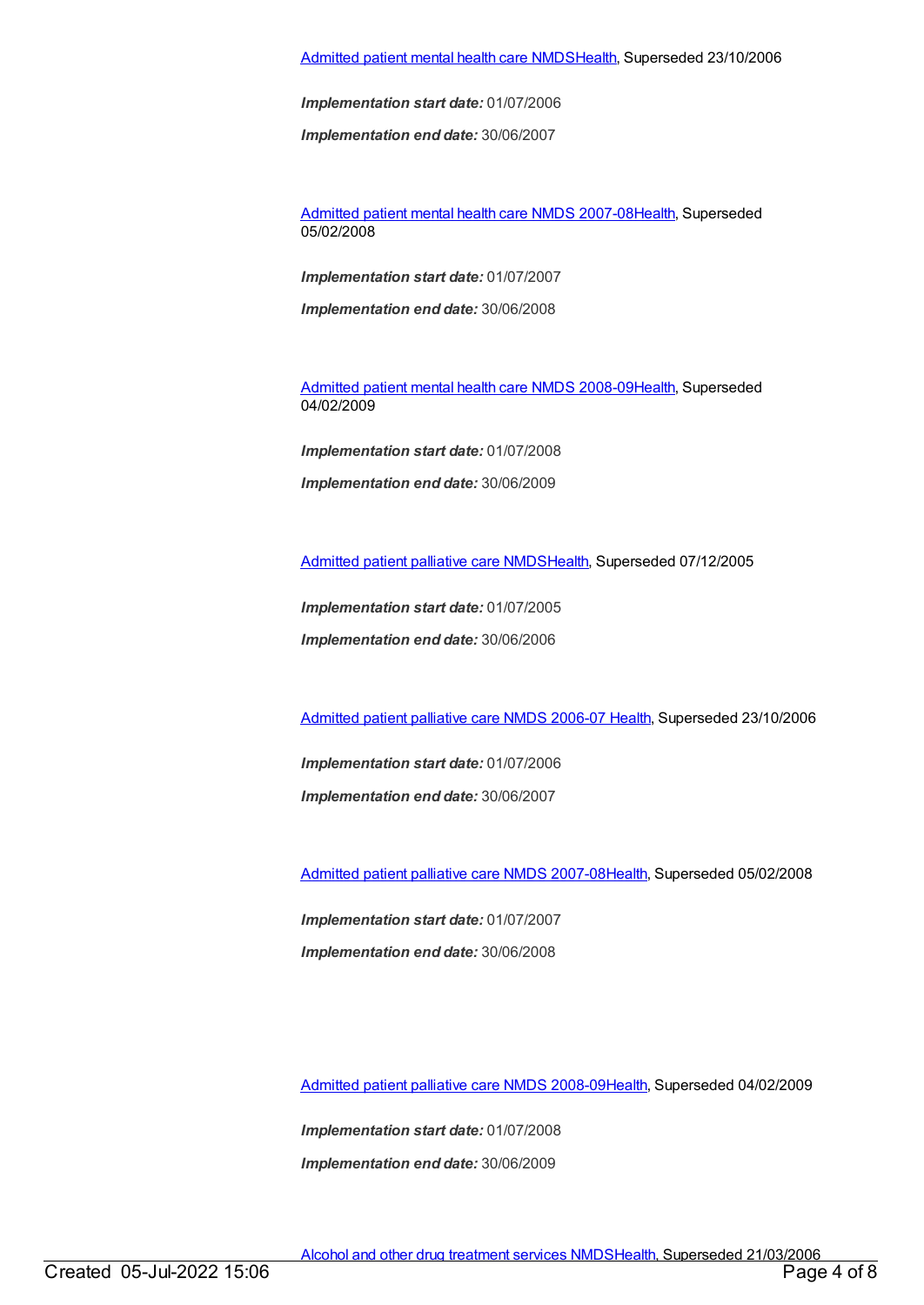*Implementation start date:* 01/07/2005

*Implementation end date:* 30/06/2006

Alcohol and other drug [treatment](https://meteor.aihw.gov.au/content/334288) services NMD[SHealth](https://meteor.aihw.gov.au/RegistrationAuthority/12), Superseded 23/10/2006

*Implementation start date:* 01/07/2006

*Implementation end date:* 30/06/2007

Alcohol and other drug [treatment](https://meteor.aihw.gov.au/content/345144) services NMDS 2007-0[8Health](https://meteor.aihw.gov.au/RegistrationAuthority/12), Superseded 05/02/2008

*Implementation start date:* 01/07/2007

*Implementation end date:* 30/06/2008

Alcohol and other drug [treatment](https://meteor.aihw.gov.au/content/362318) services NMDS 2008-1[0Health](https://meteor.aihw.gov.au/RegistrationAuthority/12), Superseded 22/12/2009

*Implementation start date:* 01/07/2008

*Implementation end date:* 30/06/2010

[Cardiovascular](https://meteor.aihw.gov.au/content/273052) disease (clinical) DS[SHealth,](https://meteor.aihw.gov.au/RegistrationAuthority/12) Superseded 15/02/2006

[Cardiovascular](https://meteor.aihw.gov.au/content/348289) disease (clinical) DS[SHealth,](https://meteor.aihw.gov.au/RegistrationAuthority/12) Superseded 04/07/2007

[Cardiovascular](https://meteor.aihw.gov.au/content/353668) disease (clinical) DS[SHealth,](https://meteor.aihw.gov.au/RegistrationAuthority/12) Superseded 22/12/2009

[Commonwealth](https://meteor.aihw.gov.au/content/317350) State/Territory Disability Agreement NMDS - 1 July 200[6Community](https://meteor.aihw.gov.au/RegistrationAuthority/1) Services (retired), Superseded 14/12/2008

*DSS specific information:*

It is recommended that the 10 most frequently reported countries of birth are listed on data collection forms to simplify data collection and minimise coding load on service type outlets and funding departments. Where the country of birth is known but is not specified in the classification below, (i.e., is 'other country'), funded agencies should specify it on primary data collection forms. These will then be coded by funding departments to the appropriate SACC code.

[Community](https://meteor.aihw.gov.au/content/273044) mental health care NMDS 2004-0[5Health](https://meteor.aihw.gov.au/RegistrationAuthority/12), Superseded 08/12/2004

*Implementation start date:* 01/07/2004

*Implementation end date:* 30/06/2005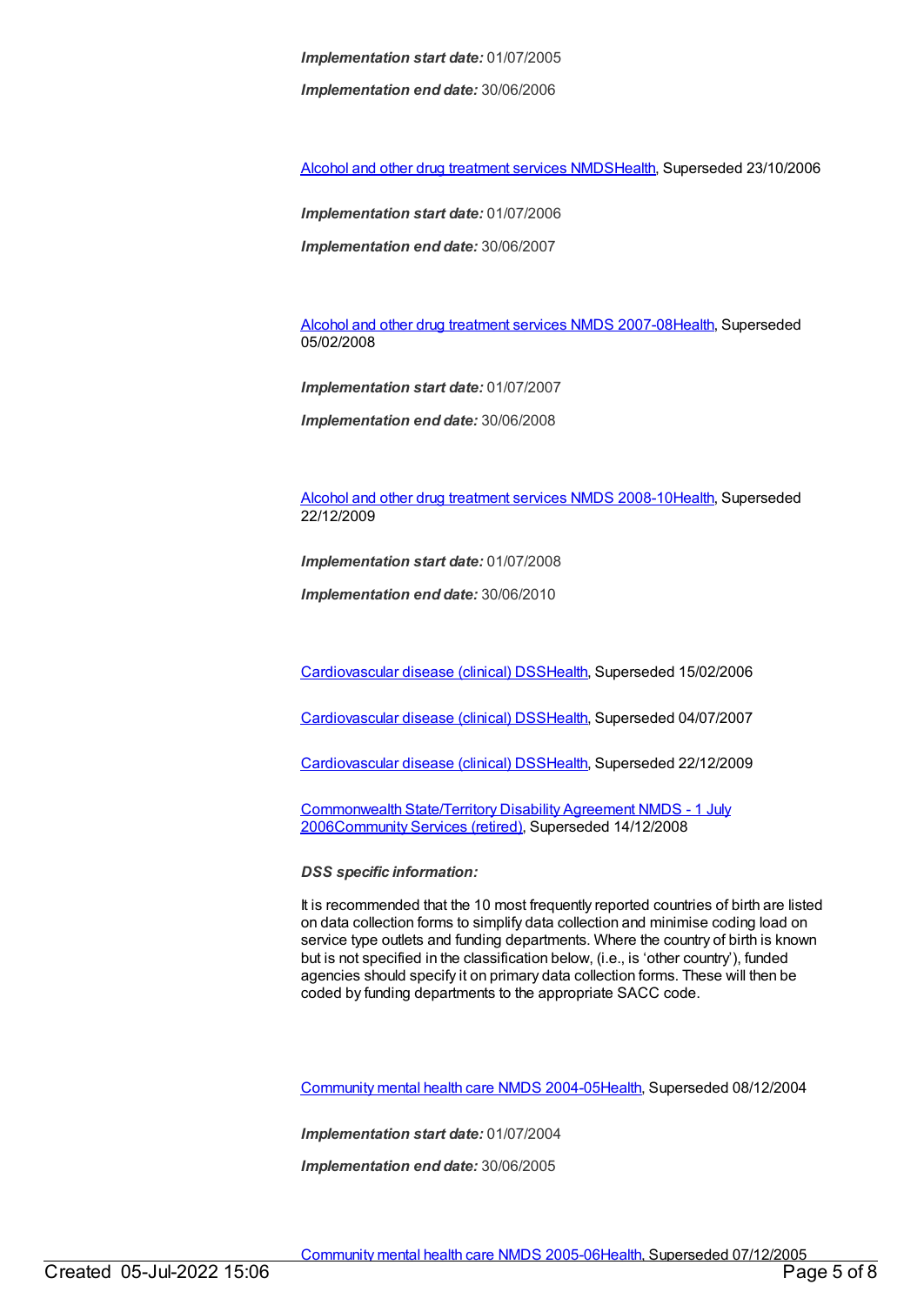*Implementation start date:* 01/07/2005 *Implementation end date:* 30/06/2006

[Community](https://meteor.aihw.gov.au/content/334069) mental health care NMDS 2006-0[7Health](https://meteor.aihw.gov.au/RegistrationAuthority/12), Superseded 23/10/2006

*Implementation start date:* 01/07/2006 *Implementation end date:* 30/06/2007

[Community](https://meteor.aihw.gov.au/content/345116) mental health care NMDS 2007-0[8Health](https://meteor.aihw.gov.au/RegistrationAuthority/12), Superseded 05/02/2008

*Implementation start date:* 01/07/2007 *Implementation end date:* 30/06/2008

[Community](https://meteor.aihw.gov.au/content/362308) mental health care NMDS 2008-0[9Health](https://meteor.aihw.gov.au/RegistrationAuthority/12), Superseded 04/02/2009

*Implementation start date:* 01/07/2008 *Implementation end date:* 30/06/2009

Computer Assisted Telephone Interview [demographic](https://meteor.aihw.gov.au/content/291112) module DS[SHealth](https://meteor.aihw.gov.au/RegistrationAuthority/12), Superseded 03/12/2008

Health care client [identification](https://meteor.aihw.gov.au/content/273055)[Health](https://meteor.aihw.gov.au/RegistrationAuthority/12), Superseded 04/05/2005

*DSS specific information:*

County of birth for newborn babies should be 'Australia'.

Health care client [identification](https://meteor.aihw.gov.au/content/288765) DSS[Health,](https://meteor.aihw.gov.au/RegistrationAuthority/12) Superseded 03/12/2008

*DSS specific information:*

Country of birth for newborn babies should be 'Australia'.

[Non-admitted](https://meteor.aihw.gov.au/content/319769) patient emergency department care NMD[SHealth](https://meteor.aihw.gov.au/RegistrationAuthority/12), Superseded 24/03/2006

*Implementation start date:* 01/07/2005

*Implementation end date:* 30/06/2006

[Non-admitted](https://meteor.aihw.gov.au/content/322655) patient emergency department care NMD[SHealth](https://meteor.aihw.gov.au/RegistrationAuthority/12), Superseded 23/10/2006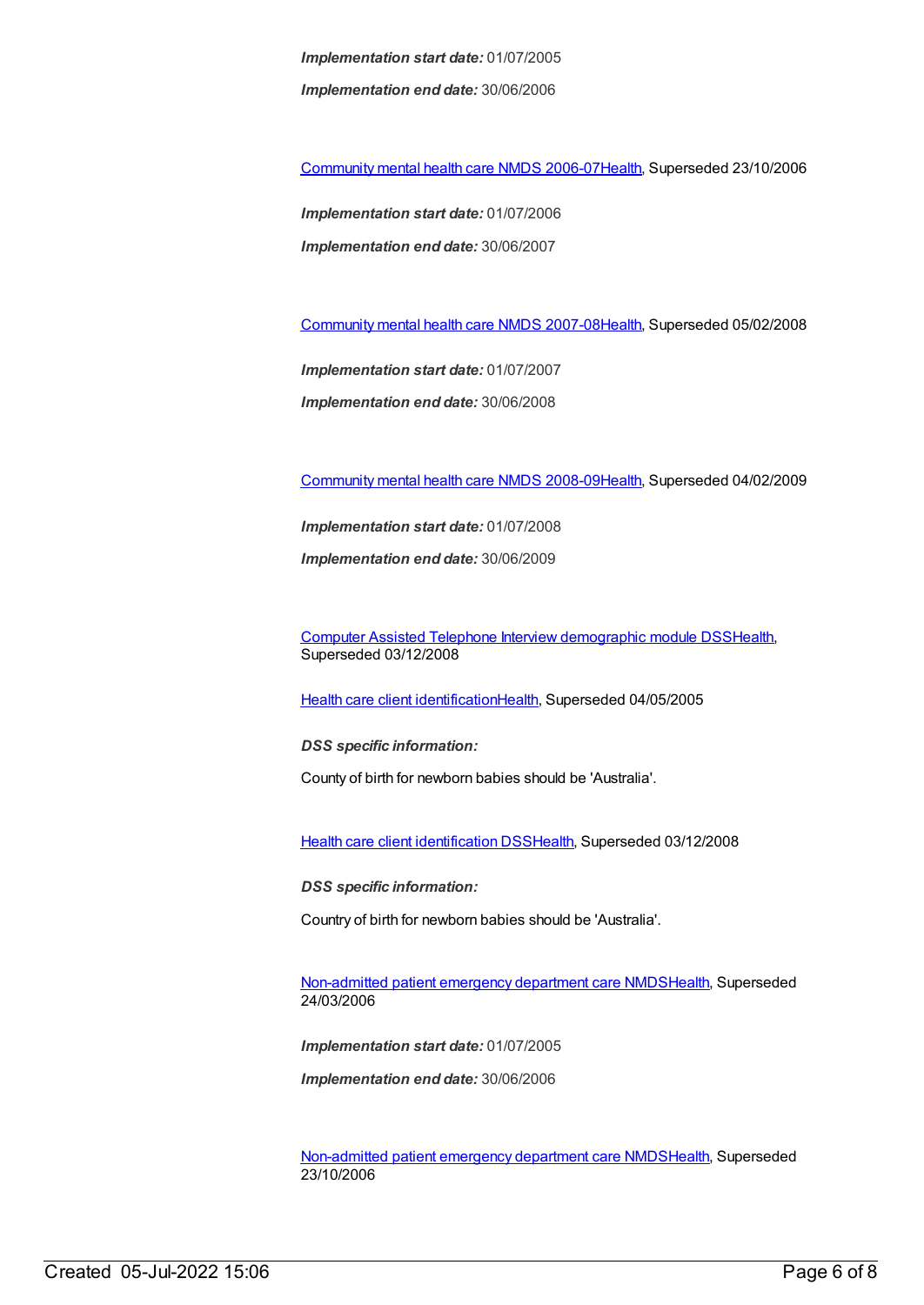*Implementation start date:* 01/07/2006

*Implementation end date:* 30/06/2007

[Non-admitted](https://meteor.aihw.gov.au/content/273053) patient emergency department care NMD[SHealth](https://meteor.aihw.gov.au/RegistrationAuthority/12), Superseded 07/12/2005

[Non-admitted](https://meteor.aihw.gov.au/content/349836) patient emergency department care NMDS 2007-08[Health](https://meteor.aihw.gov.au/RegistrationAuthority/12), Superseded 05/02/2008

*Implementation start date:* 01/07/2007

*Implementation end date:* 30/06/2008

[Non-admitted](https://meteor.aihw.gov.au/content/363530) patient emergency department care NMDS 2008-10[Health](https://meteor.aihw.gov.au/RegistrationAuthority/12), Superseded 22/12/2009

*Implementation start date:* 01/07/2008

*Implementation end date:* 30/06/2010

[Perinatal](https://meteor.aihw.gov.au/content/273043) NMDS[Health](https://meteor.aihw.gov.au/RegistrationAuthority/12), Superseded 07/12/2005

*Implementation start date:* 01/07/2005

*Implementation end date:* 30/06/2006

[Perinatal](https://meteor.aihw.gov.au/content/290828) NMDS[Health](https://meteor.aihw.gov.au/RegistrationAuthority/12), Superseded 06/09/2006

*Implementation start date:* 01/07/2006

*Implementation end date:* 30/06/2007

Perinatal NMDS [2007-2008](https://meteor.aihw.gov.au/content/340684)[Health,](https://meteor.aihw.gov.au/RegistrationAuthority/12) Superseded 05/02/2008

*Implementation start date:* 01/07/2007 *Implementation end date:* 30/06/2008

Perinatal NMDS [2008-2010](https://meteor.aihw.gov.au/content/362313)[Health,](https://meteor.aihw.gov.au/RegistrationAuthority/12) Superseded 02/12/2009

*Implementation start date:* 01/07/2008 *Implementation end date:* 30/06/2010

[Residential](https://meteor.aihw.gov.au/content/273056) mental health care NMDS 2005-0[6Health](https://meteor.aihw.gov.au/RegistrationAuthority/12), Superseded 07/12/2005